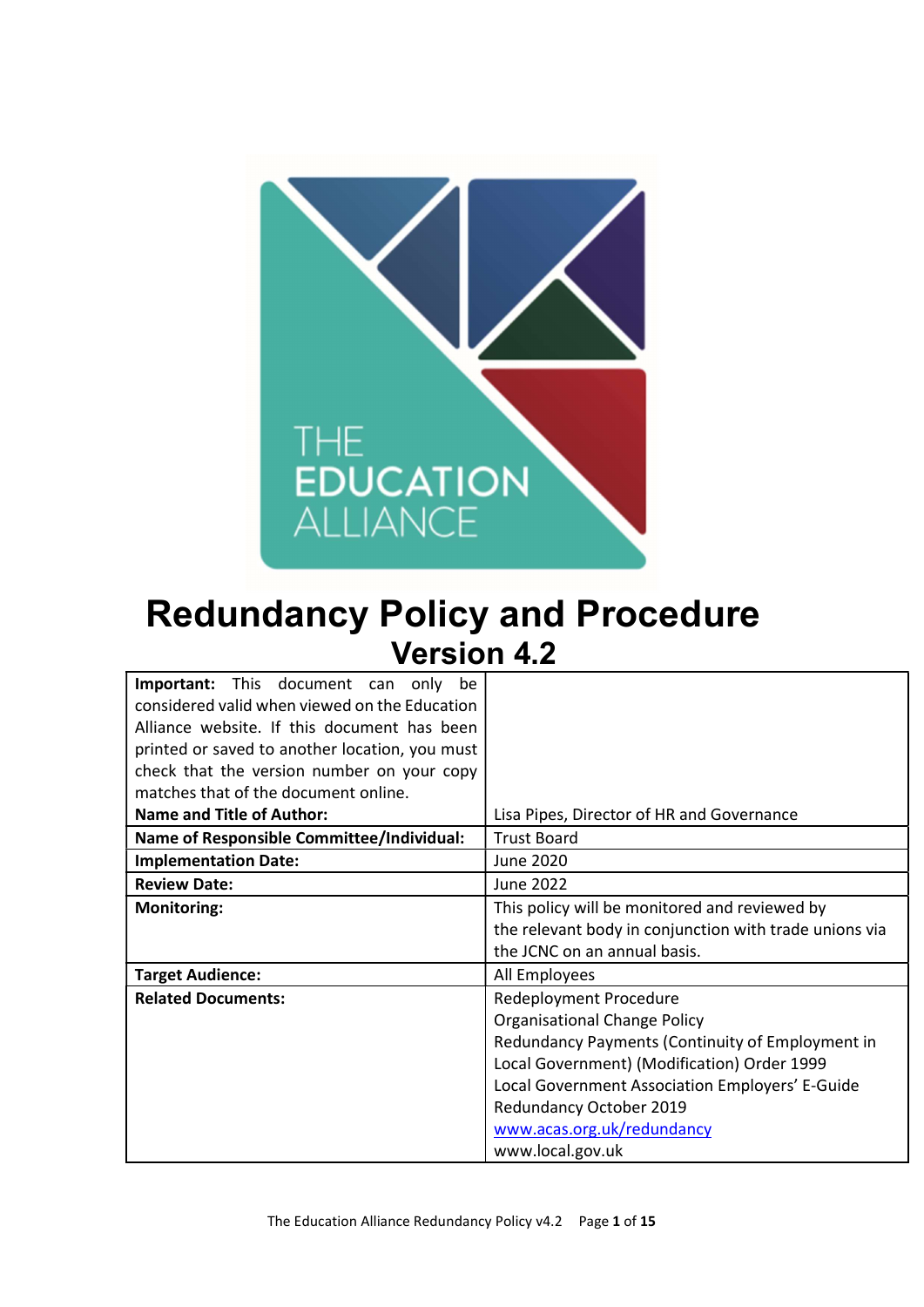#### **Contents**

|                                                                 | Page           |
|-----------------------------------------------------------------|----------------|
| <b>Policy Statement</b>                                         | 3              |
| 1. Scope                                                        | 3              |
| <b>Roles and Responsibilities</b><br>2.                         | 4              |
| <b>Equality and Diversity</b><br>3.                             | 4              |
| Definition<br>4.                                                | 4              |
| Organisational Change<br>5.                                     | 5              |
| Consultation and Employee Support<br>6.                         | 5              |
| <b>Voluntary Redundancy</b><br>7.                               | 6              |
| <b>Redundancy Selection</b><br>8.                               | $\overline{7}$ |
| <b>Trial Periods</b><br>9.                                      | 8              |
| 10. Notice Periods                                              | 9              |
| 11. Redundancy Modification Order                               | 9              |
| 12. Redundancy Pay                                              | 10             |
| 13. Appeals                                                     | 11             |
| 14. Monitoring Compliance With and Effectiveness of this Policy | 11             |
| 15. Review                                                      | 11             |
| <b>Appendices</b>                                               |                |
| 1. Redundancy Timeframe                                         | 12             |
| 2.<br><b>Trade Union Information</b>                            | 14             |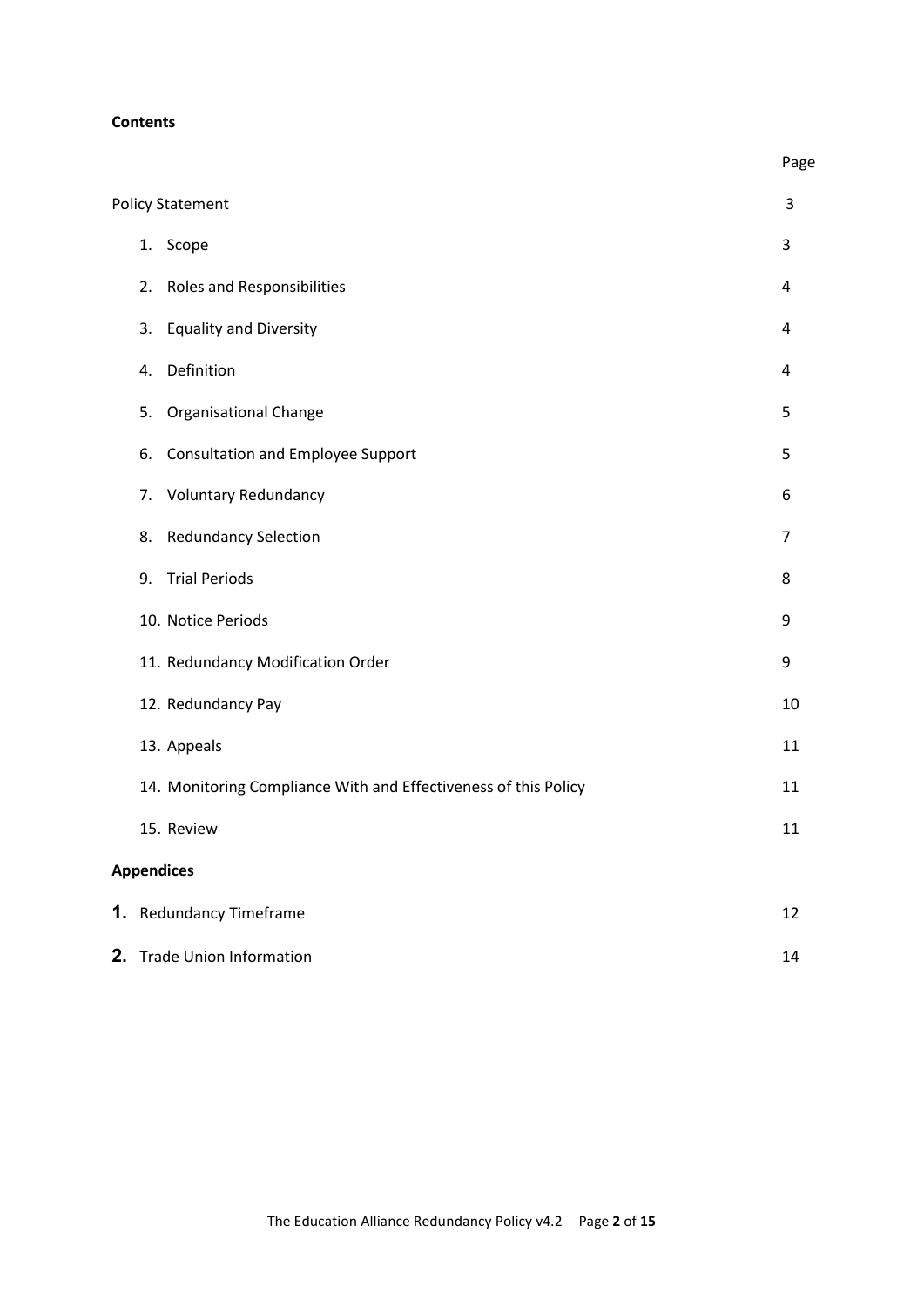#### POLICY STATEMENT

We are here to make great schools and happier, stronger communities so that people have better lives. We do this by:

- Always doing what is right
- Trusting in each other and standing shoulder to shoulder
- Doing what we know makes the difference

Doing what is right means always acting with integrity, in the interests of others and being honest, open and transparent.

The Education Alliance (the Trust) aims to minimise the risk of redundancy and where it is necessary to make redundancies the Trust will handle the situation fairly, consistently and sympathetically with the aim of minimising, as far as possible, any hardship that may be suffered by the employees concerned.

This policy sets out Trust's approach to dealing with potential redundancies. It does not form part of the employee's terms and conditions of employment and sits alongside other policies and procedures, such as the Redeployment Procedure and the Organisational Change Policy. It is the Trust's aim to avoid redundancies wherever possible, however, there may be times where it is necessary and where redundancy arises the Trust will endeavour to:

- Keep the number of redundancies to a minimum
- Consult with staff and their representatives on proposals and their implementation
- Ensure selection for redundancy is based on clear criteria, which are applied objectively and fairly and agreed with trade unions through the JCNC
- Support staff, utilising the Redeployment Procedure

It is the policy of the Trust to ensure, as far as possible, the security of employment for its employees and to undertake effective workforce planning, with the aim of ensuring the workforce can adapt to changes. It is recognised, however, that service redesign and local, regional and national developments may have a significant impact on our staff. The aim of the Trust and its recognised trade unions is to safeguard the current and future employment of staff through careful workforce planning and jointly agreed change management processes, wherever possible. The Trust, in consultation with its trade unions, will seek to minimise the effect of change. Measures for avoiding or minimising compulsory redundancies will be considered and they include the following:

- Natural wastage
- Restrictions on recruitment
- Reduction of overtime
- Seeking applicants for voluntary redundancy
- Retraining and redeployment to other parts of the organisation
- Termination of contractors/agency workers
- Reduction in the use of casual staff
- Other relevant measures

In circumstances where compulsory redundancy must be considered, the Trust will handle the situation in a fair, consistent and sympathetic manner in order to minimise as far as possible any hardship that may be suffered by the employees concerned.

#### 1. SCOPE

This policy applies to all staff employed by the Trust, although apprentices will not normally be treated as employees for the purposes of redundancy selection.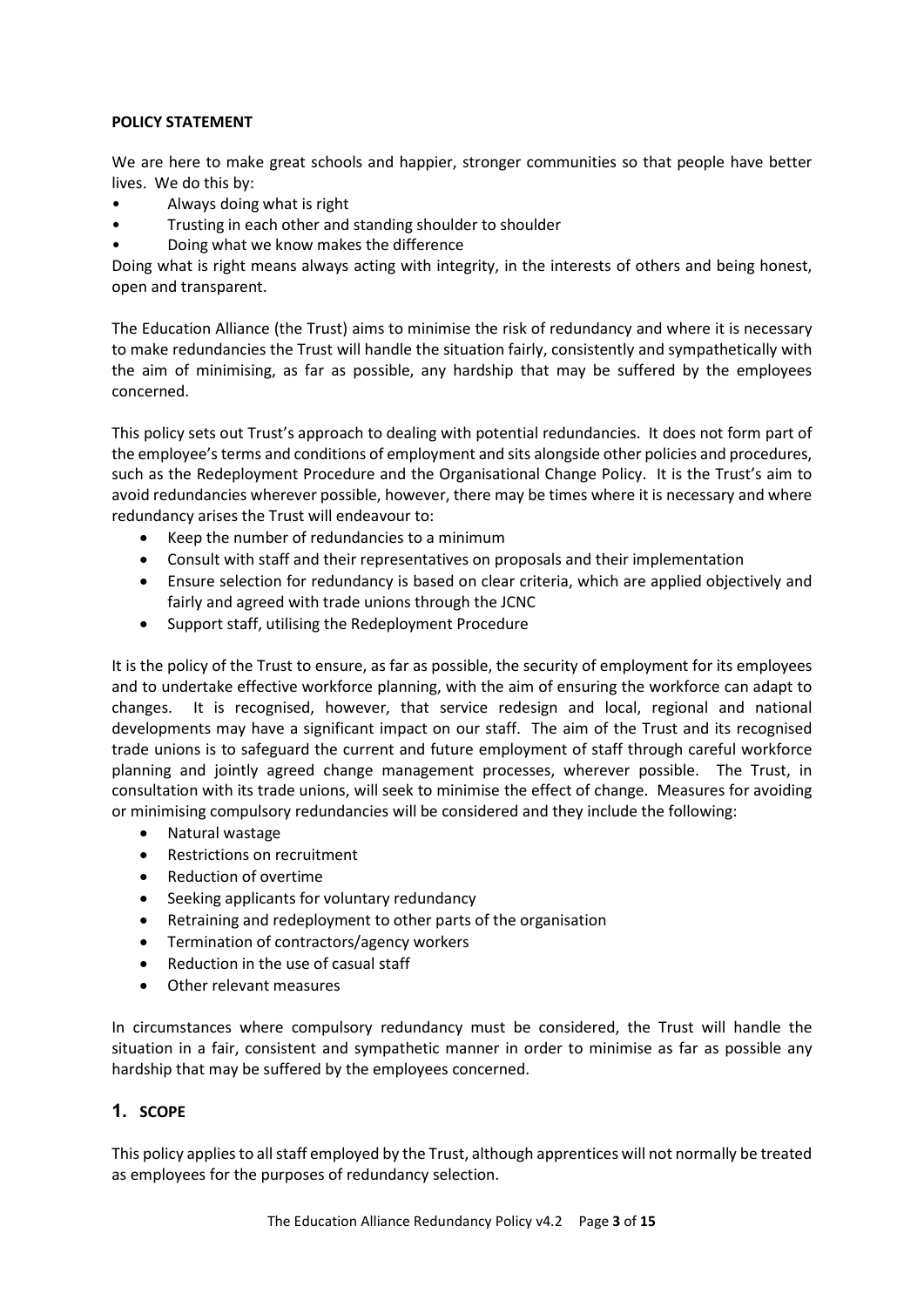#### 2. ROLES AND RESPONSIBILITIES

The **Board of Trustees** is responsible for monitoring the effectiveness of this policy, ensuring that a fair and consistent approach is applied across the Trust.

The CEO is responsible for ensuring that redundancy situations across the Trust are managed effectively and that staff and managers adhere to this policy and procedure.

Headteachers and Local Governing Bodies are responsible for ensuring adherence to this policy within their respective schools.

The Human Resources Department is responsible for reviewing, applying, monitoring and evaluating this policy and procedure in line with legal and statutory requirements.

Managers and staff with supervisory or leadership responsibilities must ensure they implement this policy fairly and equitably, seeking guidance, clarification and support as and when required. They will consult with trade unions via the JCNC throughout a redundancy process.

#### 3. EQUALITY AND DIVERSITY

The Education Alliance is committed to:

- Promoting equality and diversity in its policies, procedures and guidelines
- Delivering high quality teaching and services that meet the diverse needs of its student population and its workforce, ensuring that no individual or group is disadvantaged

When dealing with redundancy situations, the Trust will ensure that all staff, including those who may be absent from work due to maternity, adoption, parental and shared parental leave are consulted and kept informed. An employee on these types of leave whose post is to be made redundant must be offered any suitable alternative vacancy available in preference to other employees. Failure to comply with this requirement will result in a finding of automatic unfair dismissal. Redundancy during these types of leave will end any contractual obligations to both occupational pay and the right to return. However, the payment of statutory maternity, adoption, paternity and shared parental pay will not be affected and will continue until the end of the relevant statutory pay entitlement (e.g. 39 weeks for SMP) or until the employee starts work for a new employer.

Selection criteria must not be such that an employee who is pregnant or due to go on maternity, adoption, parental or shared leave is put at disadvantage due to their leave of absence.

#### 4. DEFINITION

Under the Employment Rights Act 1996, redundancy arises when employees are dismissed because:

- The employer has ceased, or intends to cease, to carry on the business for the purposes of which the employee was so employed; or
- The employer has ceased, or intends to cease, to carry on the business in the place where the employee was so employed; or
- The requirements of the business for employees to carry out work of a particular kind has ceased or diminished or are expected to cease or diminish; or
- The requirements of the business for the employees to carry out work of a particular kind, in the place where they were so employed, has ceased or diminished or are expected to cease or diminish.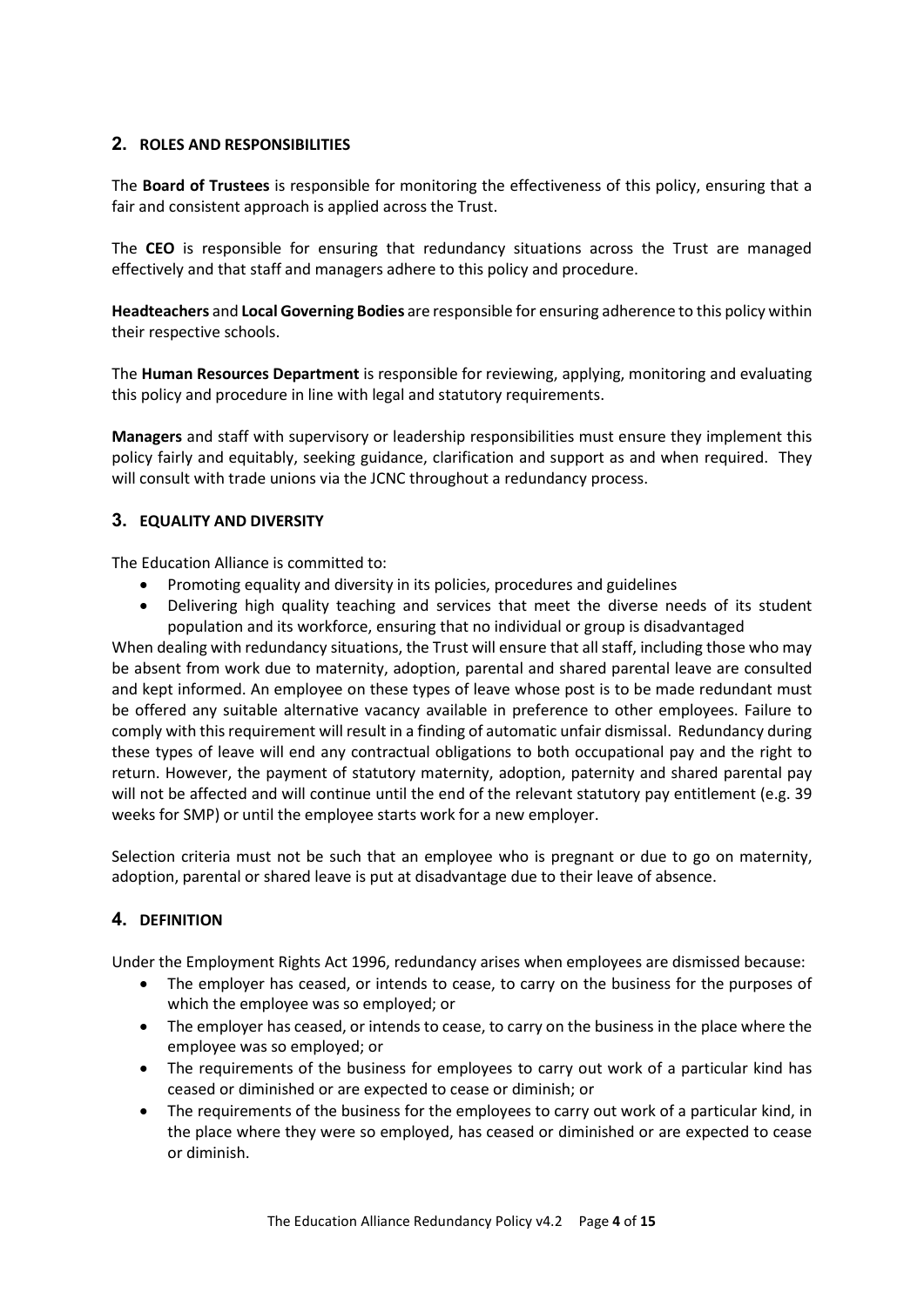# 5. ORGANISATIONAL CHANGE

Organisational change may sometimes result in a redundancy situation and organisational changes may include:

- The closure, transfer or restructuring of a specific service or group of services
- A specific programme designed to achieve efficiency savings or increased performance and effectiveness through the transformation of current methods of working practice
- A response to statutory, local, regional or national requirements

Where organisational changes affecting staff are proposed, the Headteacher, senior managers and the HR Department will work with trade unions and staff to ensure that organisational change is managed appropriately. Wherever possible, consultation will commence at a formative stage of development, and staff will be encouraged to share their views, ideas and solutions, minimising the potential negative impact change can have on staff and services. Appendix 1 details the process, key stages and timescales for redundancy.

# 6. CONSULTATION AND EMPLOYEE SUPPORT

Consultation will be carried out at as early as possible and the Trust will allow for longer periods of consultation than the statutory minimum period wherever practicable. The Trust will agree timescales with trade unions and consult with trade unions via the JCC at the formative stage (appendix 1). It is recognised that meaningful consultation allows for all concerned to share the problem and explore options. It can stimulate co-operation and can also reduce uncertainty, which in turn can lead to better decision making and reduced risk.

Legally, where there is a proposal to dismiss on the grounds of redundancy 20 or more employees at one establishment over a period of 90 days or less, the employer must consult representatives or recognised trade unions. Employers must also consult with individual employees. The Trust is committed to meaningful consultation wherever possible, with an aim of reaching agreement with appropriate representatives and staff on issues such as ways of avoiding dismissals or reducing the number of employees affected. As a minimum, where between 20-99 employees are to be made redundant over a period of 90 days or less at one establishment, consultation must commence at least 30 days before the first dismissal takes effect. This increases to 45 days where 100 or more employees are to be made redundant from one establishment over a period of 90 days or less. The Local Government Association (LGA) recommend that where there are redundancies involving less than 20 employees, a minimum consultation period of 30 days should take place before dismissal takes effect. The Trust will normally provide staff with a formal consultation period of 2 weeks, opening the consultation period up with a meeting with directly affected staff who are at risk of redundancy. Staff at risk of redundancy will be encouraged to meet with their manager and HR (with their trade union representative if they are members of a trade union) to enable individual consultation to take place. A draft proposal for organisational change will be shared with directly affected staff and trade unions, and following the consultation period, the proposal will be reviewed in light of feedback received. Once the Local Governing Body/the Board has approved a final proposal, directly affected staff will be notified of the final proposal and the impact it has for those affected individuals. Where staff are at risk of redundancy, they will be invited to a meeting with their manager and HR to discuss the next steps and the Trust will commence the redundancy process.

In discussing organisational changes and potential redundancies with the trade unions, the Trust will share the following information with trade unions to enable them to play a constructive part in the consultation process: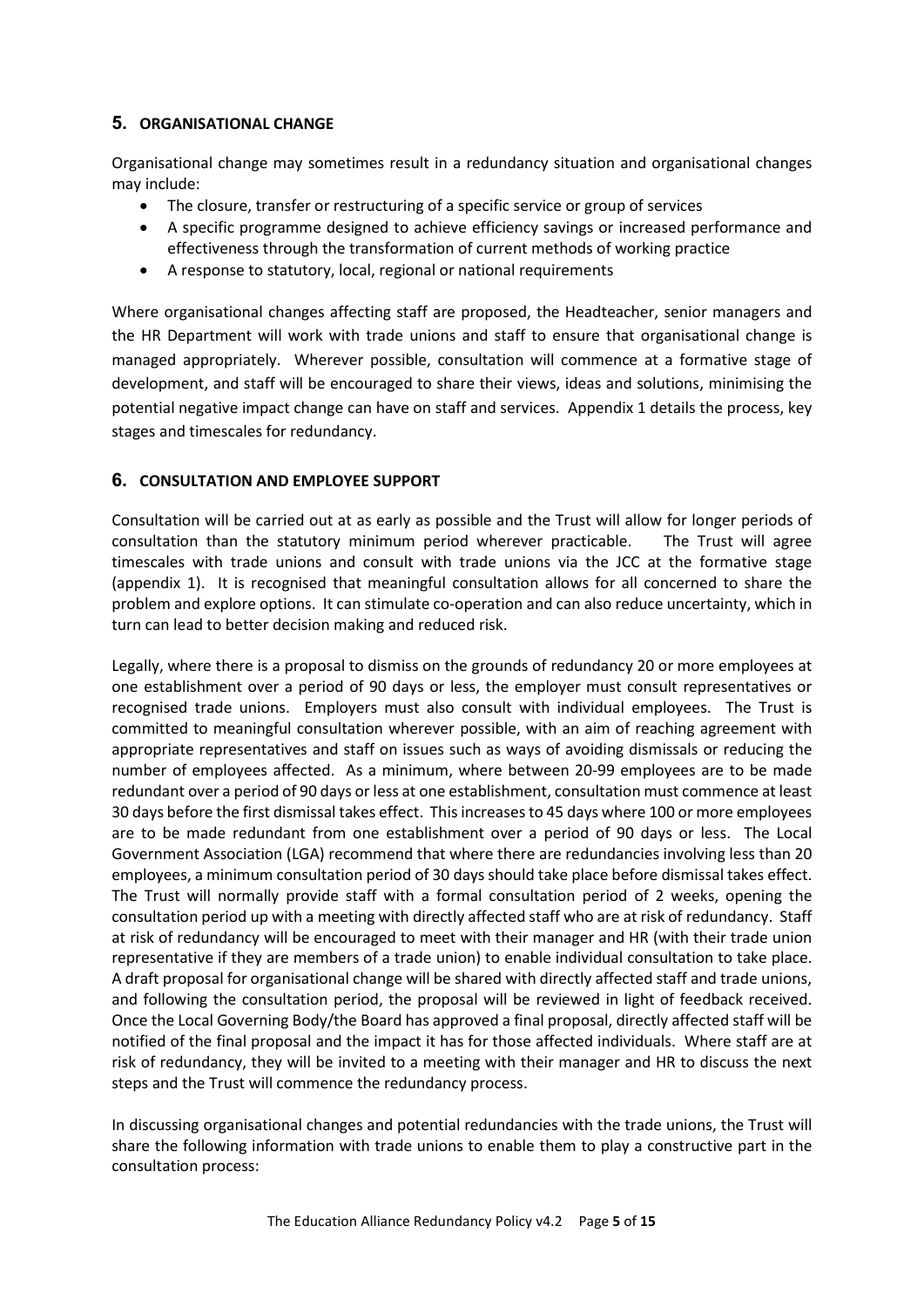- The reasons for the proposals
- The numbers and descriptions of employees it is proposing to dismiss as redundant
- The total number of employees of any such description employed at the establishment in question
- The way in which employees will be selected for redundancy
- How dismissals are to be carried out, including the period over which they will take effect
- The method of calculating the amount of redundancy payments to be made to those nominated for redundancy
- The total number of agency workers working temporarily for and under the supervision and direction of the employer, alongside the parts of the employer's undertaking in which those agency workers are working and the type of work those agency workers are carrying out

The Trust aims to balance transparency, discretion and confidentiality and will share this information on a need to know basis, sharing all of the above with each affected member of staff in relation to their own particular circumstances. Teams of affected staff will be informed of the above as appropriate and the whole school will be informed of proposals for change as appropriate without breaching confidentiality.

Consultation can take many forms, including collective consultation with trade unions, staff briefings, forums for questions and feedback, and individual consultation in the form of individual meetings, emails and letters. Consultation should consider the following:

- The effect on earnings where transfer or down-grading is accepted in preference to redundancy
- How the selection of employees for redundancy will be applied
- Whether a redundant employee may leave during the notice period, or postpone the date of expiry of notice, without losing any entitlement they may have to a redundancy payment
- Any extension of the length of the trial period in a new role

When the Trust Board/LGB has approved a proposal to restructure that may result in redundancy, the HR Department will ensure all affected staff have access to support via the Redeployment Procedure.

Employees under notice of redundancy will be offered support which may include:

- Time off to attend interviews
- Contact with the local Job Centre
- External advice (e.g. via the Employee Assistance Programme, which includes legal, financial and counselling services)
- Support via the HR Department in the completion of application forms, CV writing and interview skills and techniques
- Learning and development opportunities (to be discussed with the HR Department)

All staff have access to the Employee Assistance Programme, which is a 24 hour, 7 days a week package, inclusive of telephone helplines covering family matters, financial, legal, personal, work and stress related issues.

It is the Trust's intention that staff facing redundancy are supported appropriately to enable them to plan for the future and to assist staff in accessing internal and external opportunities. The Trust encourages staff to seek support via their trade unions at all stages of the redundancy process.

#### 7. VOLUNTARY REDUNDANCY

In order to minimise the need for compulsory redundancies, the Trust may consider requests from employees for voluntary redundancy or redeployment. The Trust reserves the right at its absolute discretion to decline requests for voluntary redundancy/redeployment.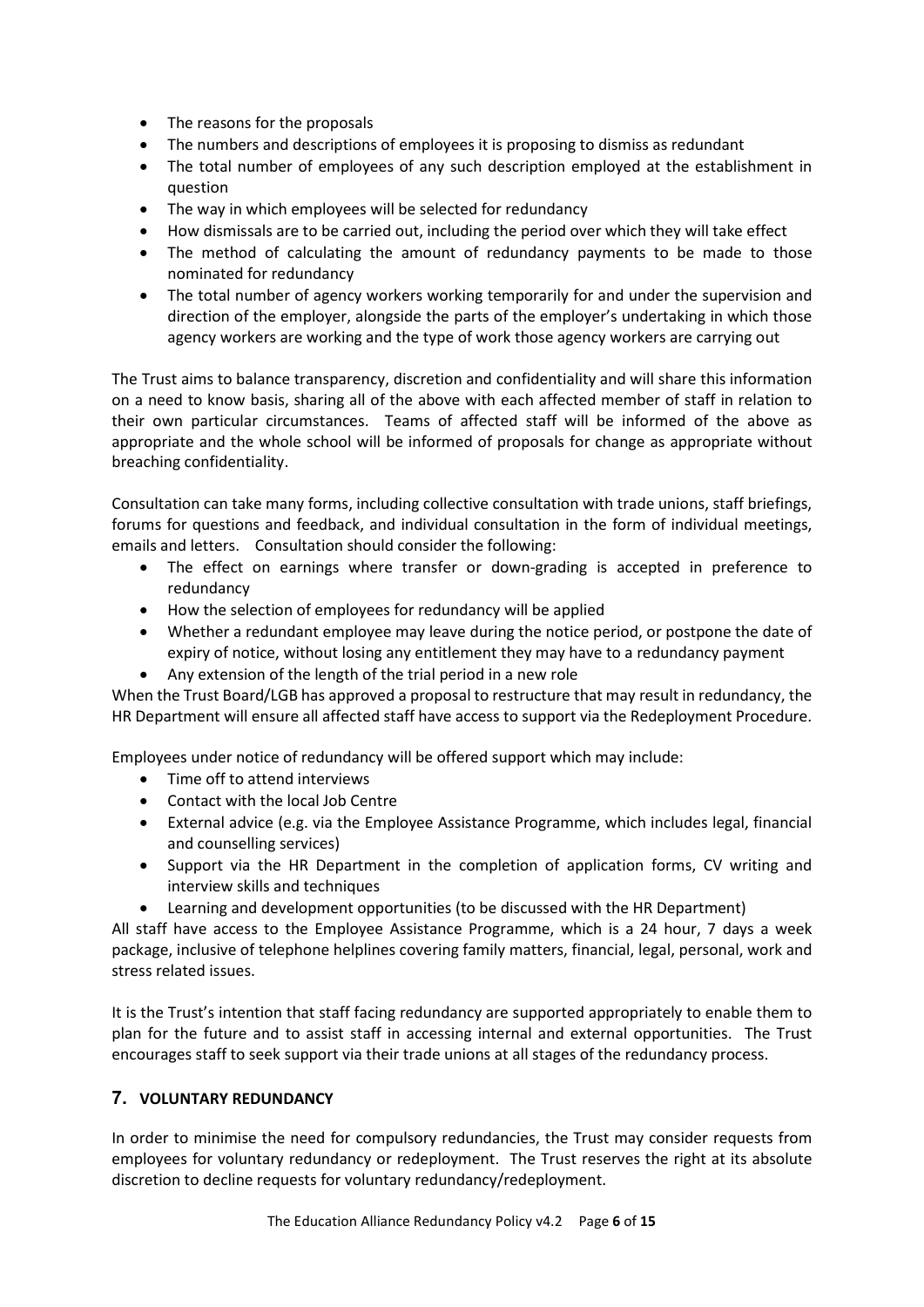#### 8. REDUNDANCY SELECTION

The criteria used for selecting employees for redundancy will depend on the existing circumstances and the particular needs of the organisation at that time. However, every effort will be made to construct a fair and robust set of criteria following appropriate consultation with trade unions.

For the purposes of selecting for redundancy, there are two sorts of redundancy situation. The first is where there is a specific decline in the need for the workforce in certain functions or locations. The second is where there is a general need to reduce the workforce as a whole. Where a reduction in the need for employees to carry out work of a particular kind leads to the redundancies, the pool for selection will usually be determined by the kind of work that employees do. Therefore, consideration needs to be given to which employees within the organisation do this kind of work and, where the pool does not include all employees carrying out such work. There may be occasions where the Trust may decide that the pool should be wider than just the employees that do the kind of work in the area that is being reduced. It may include other employees with the same skills, but in different areas of the organisation for example. Such considerations will be shared and discussed with trade unions before any redundancy selection is undertaken.

Selection criteria will:

- Be clear, objective and precisely defined. The pool for selection and the selection criteria should be clear and understood by managers, employees and employee representatives;
- Be applied in a reasonable, fair and objective manner;
- Not discriminate against staff on the grounds of age, sex, race, disability or any of the other protected characteristics under the Equality Act or on the grounds of part-time or fixed-term status;
- Not be indirectly discriminatory. Indirect discrimination may occur when a provision, criterion or practice is applied which puts those with a particular protected characteristic, including the individual concerned, at a particular disadvantage and which cannot be justified.

As part of an agreed way of handling redundancy and reorganisation, the Trust may use interviewing as a way of selecting employees for redundancy. For example, where new posts are created in a reorganisation. In such circumstances, the HR Department will ensure that the interview process is objective, and that interview questions relate to the job description and person specification.

Individual employees who are nominated for redundancy will be invited to a meeting with a manager and a member of the HR Department, where the rationale for the nomination will be shared with them, alongside an estimate for redundancy pay. The employee will be offered additional support via the Trust's occupational health provider and they may wish to access further support via the Redeployment Procedure. A Redundancy Selection Committee meeting will be arranged and the employee will be invited to attend to make representations regarding the fairness of the criteria or the application of the criteria, which the employee deems to be unfair. If a Redundancy Selection Committee agrees to the redundancy and the employee believes their selection to be unfair, the employee can appeal against the decision to a panel made up of Trustees/Governors that were not involved in the initial Redundancy Selection Committee meeting. The composition of a Redundancy Selection Committee will be as specified in the Scheme of Delegation.

Where there is a risk of redundancy, the Trust will determine a pool from which employees will be selected for redundancy and will ensure that the pool for selection has been fairly defined. The pool will normally consist of employees who carry out the same, or similar, work and perform jobs that are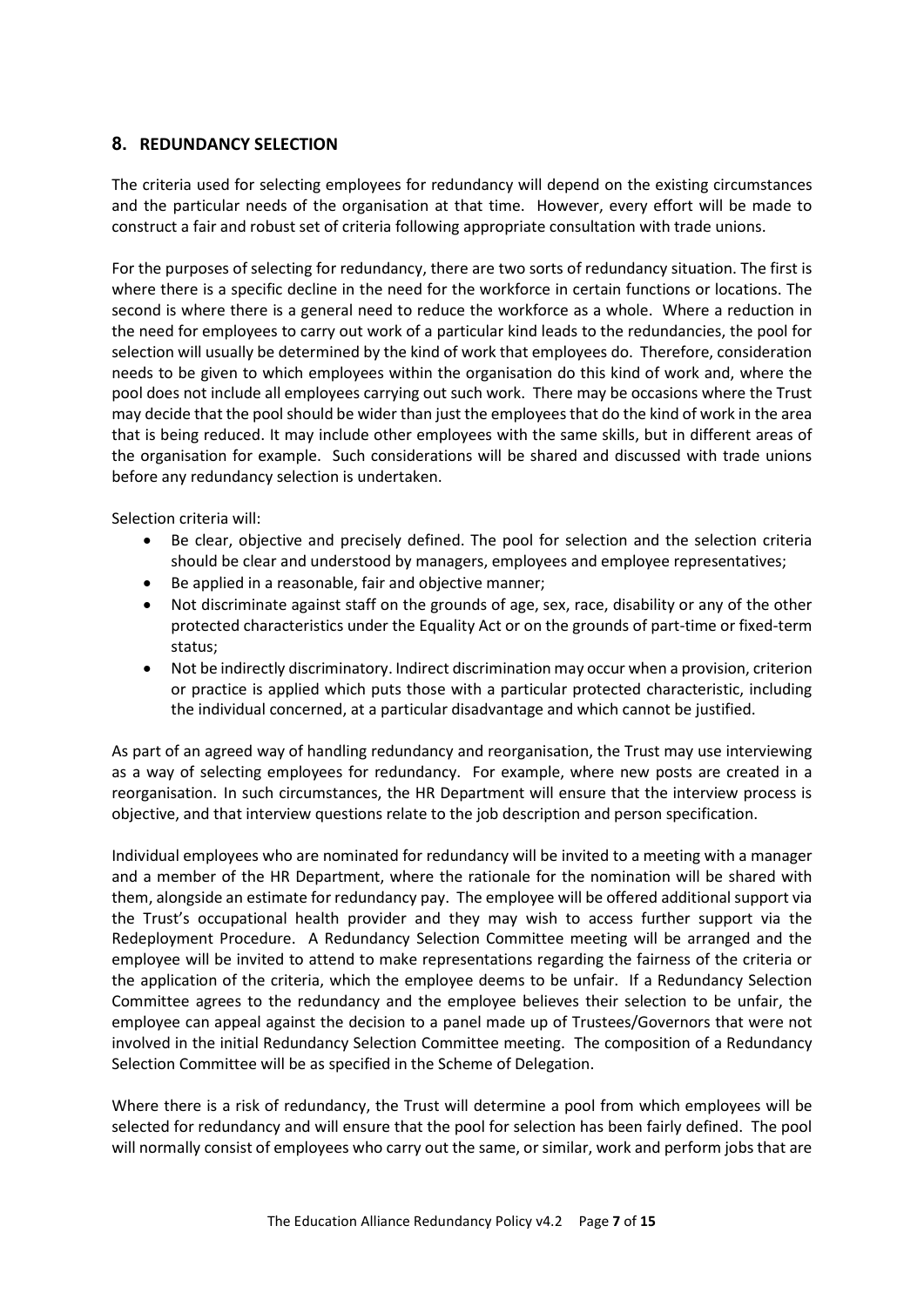interchangeable, whether or not in the same department or location. When determining the redundancy pool the following circumstances will be taken into account:

- The work that employees carry out on a day-to-day basis
- Where employees carry out their work on a regular basis

In some circumstances it will not be appropriate to determine a pool for selection (e.g. where only one role/employee is affected or where the entire organisation is being shut down).

Objective selection based on skills or qualifications should enable the Trust to retain a balanced workforce appropriate to its future needs, however, formal qualifications and advanced skills should be considered alongside other aptitudes. Depending on the circumstances the selection criteria may include the following:

- Qualifications and training
- Knowledge, skills, competencies and experience
- Aptitude for work
- Performance
- Attendance (not including absences due to pregnancy, maternity, other family-friendly leave, disability or any other protected characteristic)
- Disciplinary records that are live

Where selection criteria is used, the Trust will score employees against the selection criteria that has been agreed with trade unions in a reasonable, fair and consistent manner, with at least two managers applying the criteria, utilising appropriate evidence that has been verified. Their scores will be added up and applied. A redundancy selection matrix will be used and managers must ensure that they understand how they should apply and score the criteria.

The Trust will ensure that the application of the selection criteria is not discriminatory and where employees within the redundancy pool are disabled, the school will make reasonable adjustments to the selection criteria to remove any disadvantage the disabled employee might face.

Where organisational change occurs, a redundancy pool for selection may not be appropriate (e.g. where employees hold unique roles). In such circumstances, the proposed structure will be shared with affected staff and individuals will be consulted with regarding the impact for them and the opportunities they may face (e.g. alternative positions that they may be slotted into or encouraged to apply for depending on the circumstances). The Trust aims to retain staff wherever possible and consideration will be given to the possibilities of slotting, ring fencing and redeployment.

#### 9. TRIAL PERIODS

Where the new post is different from the previous role, the employee is entitled to a statutory fourweek trial period. The purpose of the trial period is for the employee and the employer to assess the suitability of the post. However, if the provisions of the new contract are the same as the original contract there is no statutory requirement for a trial period to be undertaken. If a trial period takes place and it is agreed that the position cannot be viewed as suitable alternative employment (e.g. the trial period is not successful) the position will revert to the original position (e.g. at risk of redundancy). The termination date for the purposes of calculating statutory redundancy pay will be the date on which the original post ceased, not the end of the trial period.

The trial period begins when the previous contract has ended and ends four weeks after the date on which the employee starts work under the new contract. The four week trial period can be extended by mutual written agreement (e.g. due to school holidays or for retraining purposes), specifying the date on which the trial period ends, detailing the employee's terms and conditions after it ceases. If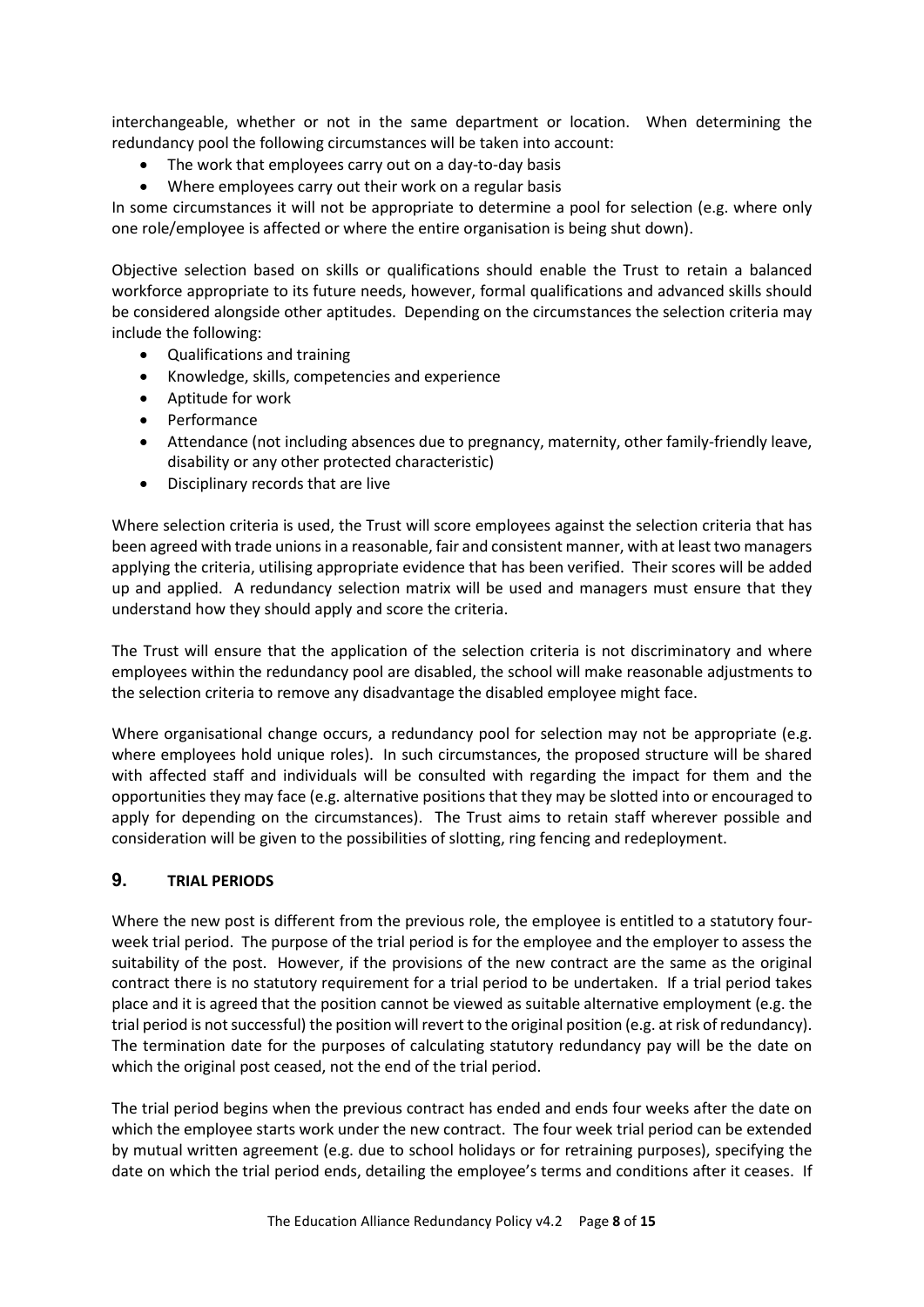the employee works beyond the end of the four week period or the jointly agreed extended period, any redundancy entitlement will be lost because the employee will be deemed to have accepted the new employment.

Should the Trust wish to terminate the new contract within the four week period for a reason connected with the new job, the employee retains their right to a redundancy payment as per their old contract (where they meet the criteria for a redundancy payment). However, if dismissal is unconnected to redundancy (e.g. for misconduct) the employee may lose any entitlement they had to a redundancy payment.

# 10. NOTICE PERIODS

Notice periods are specified in contracts of employment. Employees selected for redundancy will receive written confirmation of their notice period, alongside details of any redundancy payment they are entitled to.

Pay in lieu of notice (PILON) is compensation for not providing employees with the notice period to which they are contractually entitled, and it should only be paid where there is good reason for the employee not working the notice period. Following changes in the taxation system introduced in April 2018, any payment made for PILON is taxable as normal pay, irrespective of whether or not there is PILON clause in the employee's contract of employment.

# 11. REDUNDANCY MODIFICATION ORDER

Under the Employment Rights Act 1996 (ERA), an employee can count service with an 'associated employer' towards the two year service requirement for a redundancy payment and, if appropriate, for calculating that payment. Local authorities are not associated employers under the definition in the Act, however, the effect of the Redundancy Payments (Continuity of Employment in Local Government, etc.) (Modification) Order 1999 (referred to as the Order) is to make local authorities associated employers for the purposes of the redundancy provisions of the ERA.

An employee must have at least two years' continuous service with the employer in order to qualify for a redundancy payment. The effect of the Order is that continuous service with bodies on the Order will also count when calculating the entitlement to, and the amount of, a redundancy payment. Employees are therefore advised to notify the HR Department if they are offered an alternative post with another Order body.

If the employee is given notice of redundancy and before the dismissal takes effect the employee accepts an offer of employment from another body specified in Part II of Schedule 2 of the Redundancy Payments (Continuity of Employment in Local Government, etc.) (Modification) Order 1999, the employee will lose entitlement to a redundancy payment. This only applies where:

- the relevant body makes the offer of a new job before the end of the old contract
- and the employment starts within 4 weeks after the date of redundancy.

Where an employee unreasonably refuses a suitable alternative offer of employment, the provisions of s.141 ERA also apply. If an employee unreasonably refuses an offer of suitable alternative employment from an Order body, then s/he will not be entitled to a redundancy payment. In practice this is unlikely to happen as it is likely that the employee would have actually applied for the job with another body and already made an assessment before interview as to whether the job was suitable.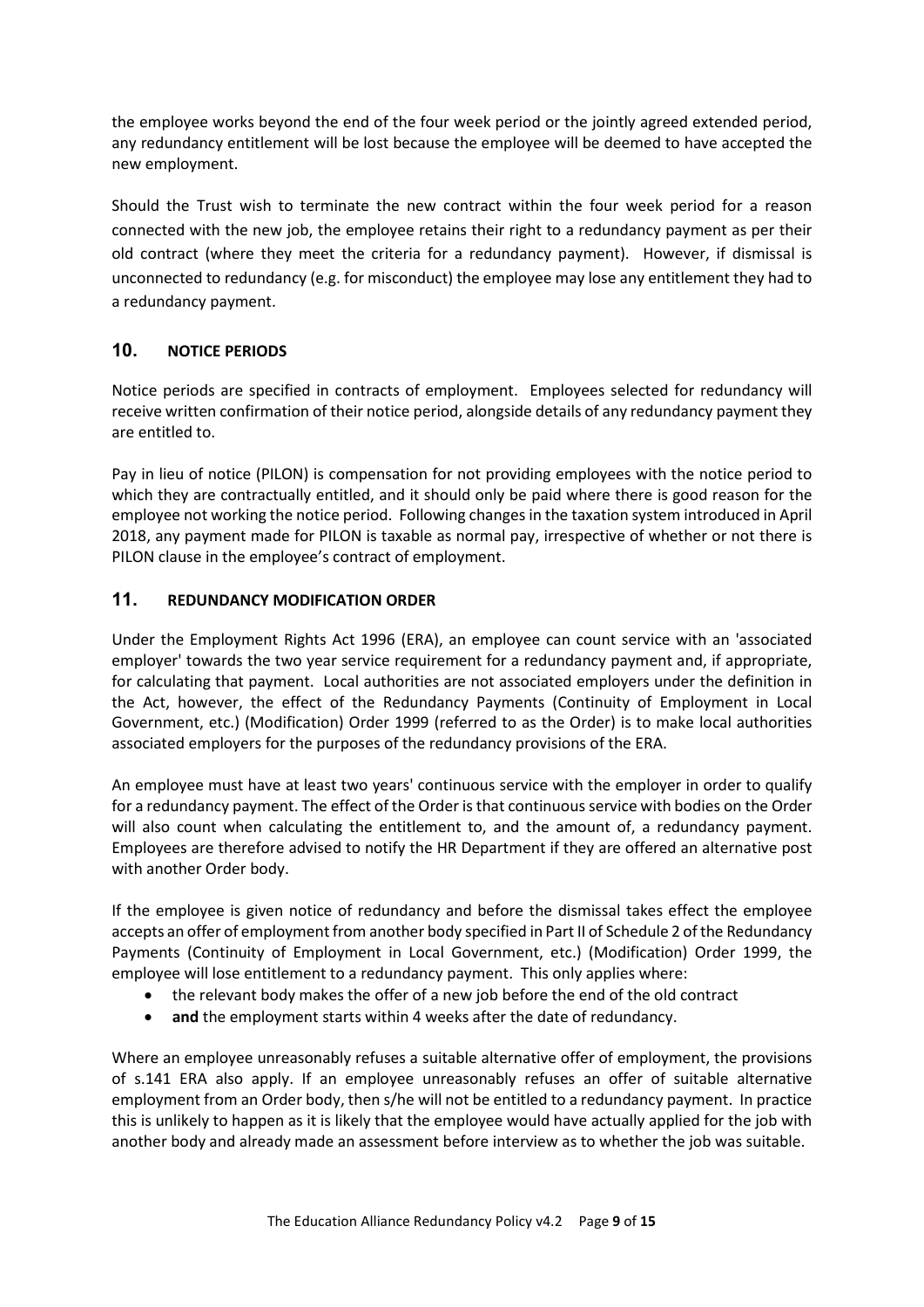It is important to note that, if an employee does take up a job with another Order body, the dismissal 'disappears' only for the purposes of determining whether there is an entitlement to a redundancy payment. Therefore, there is no effect for unfair dismissal rights, and an employee can still claim unfair dismissal in relation to the redundancy.

An employee will need two years' continuous service in the new job before s/he has the right to claim unfair dismissal.

# 12. REDUNDANCY PAY

A payment is due only if an employee has at least two years' continuous service, as detailed in section 11 of this policy. Apprentices who are not employees at the end of their training don't qualify for a redundancy payment. The Trust applies the statutory redundancy pay using the actual weeks' pay rather than a capped figure. For each complete year of service up to a maximum of 20 years, employees are entitled to:

| Each complete year of service      | Pav                       |  |  |  |
|------------------------------------|---------------------------|--|--|--|
| For each completed year of service | One and a half week's pay |  |  |  |

A week's pay is that which the employee is entitled to under their contract at the calculation date (which is the date on which the Trust gives the employee their notice). If the employee's pay varies (e.g. there is no contractual amount due to a variable working pattern) the amount of the week's pay is averaged over the 12 week period prior to the calculation date. For term time staff, redundancy pay should be calculated on the basis of weeks actually worked rather than a notional 52 week calculation, which takes into account weeks they are not paid to work. Contractual pay usually includes basic salary, contractual overtime payments, and any contractual allowances. However, other payments, such as car allowances and honorariums, may or may not be contractual pay depending on how the payments have been incorporated into the employee's contract and salary.

The relevant date for calculating age and length of service for redundancy payments is:

- If the employee's contract is terminated with notice, the relevant date is the date on which the notice expires (i.e. when the termination takes effect)
- If no notice is given, the relevant date is the date statutory notice would have expired if it had been given at the termination date
- If insufficient notice is given, the relevant date is the date statutory notice would have expired if it had been given on the date notice was actually given
- If the employee is dismissed upon the expiry of a limited-term contract, the relevant date is the expiry of the contract
- If the employee resigns during a trial period (i.e. the four-week period laid down in s.138 ERA), the relevant date is the date on which the original contract terminated
- If the employee leaves early (see above) during the notice period under s.136 ERA, the relevant date is the date when the employee's counter notice expires.

Redundancy payments are tax-free for the first £30,000, and where garden leave is agreed, tax and national insurance deductions will be made on any payments received throughout the leave period.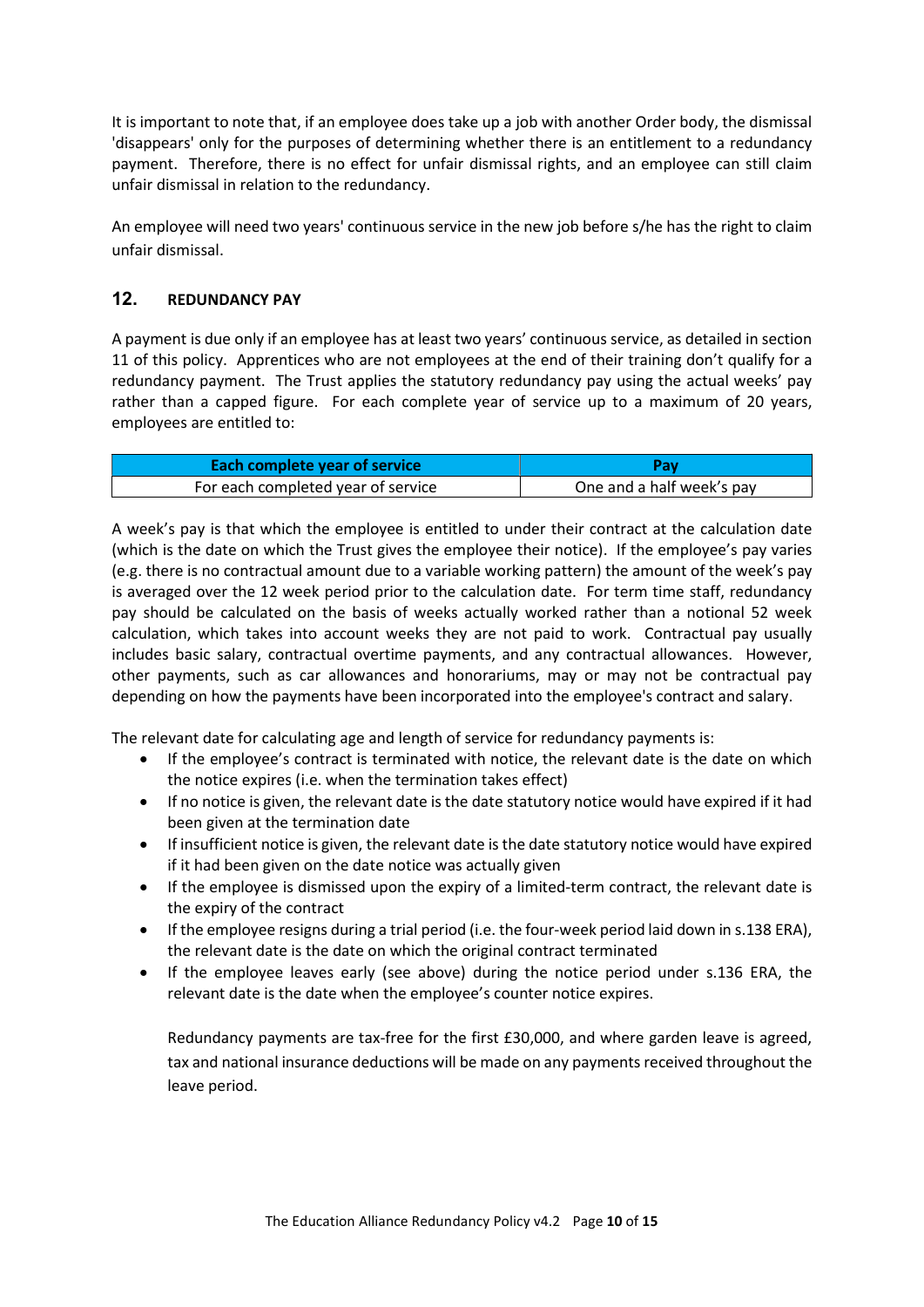#### 13. APPEALS

If the Trust dismisses an employee on the grounds of redundancy, the employee may wish to appeal against the decision of the Redundancy Selection Committee on the following grounds:

- The selection criteria have been unfairly applied or not applied at all
- Proper consideration was not given to alternatives
- There was a failure in the consultation process that breaches the legal obligation placed on the employer to consult

The appeal must be lodged in writing, detailing the grounds for appeal, to the Director of HR and Governance, within 10 working days of the date of written confirmation of redundancy.

## 14. MONITORING COMPLIANCE WITH AND EFFECTIVENESS OF THE POLICY

Compliance and effectiveness of this policy will be monitored by the HR Department with trade unions via the JCNC.

# 15. REVIEW

This Policy will be reviewed within two years of the date of implementation.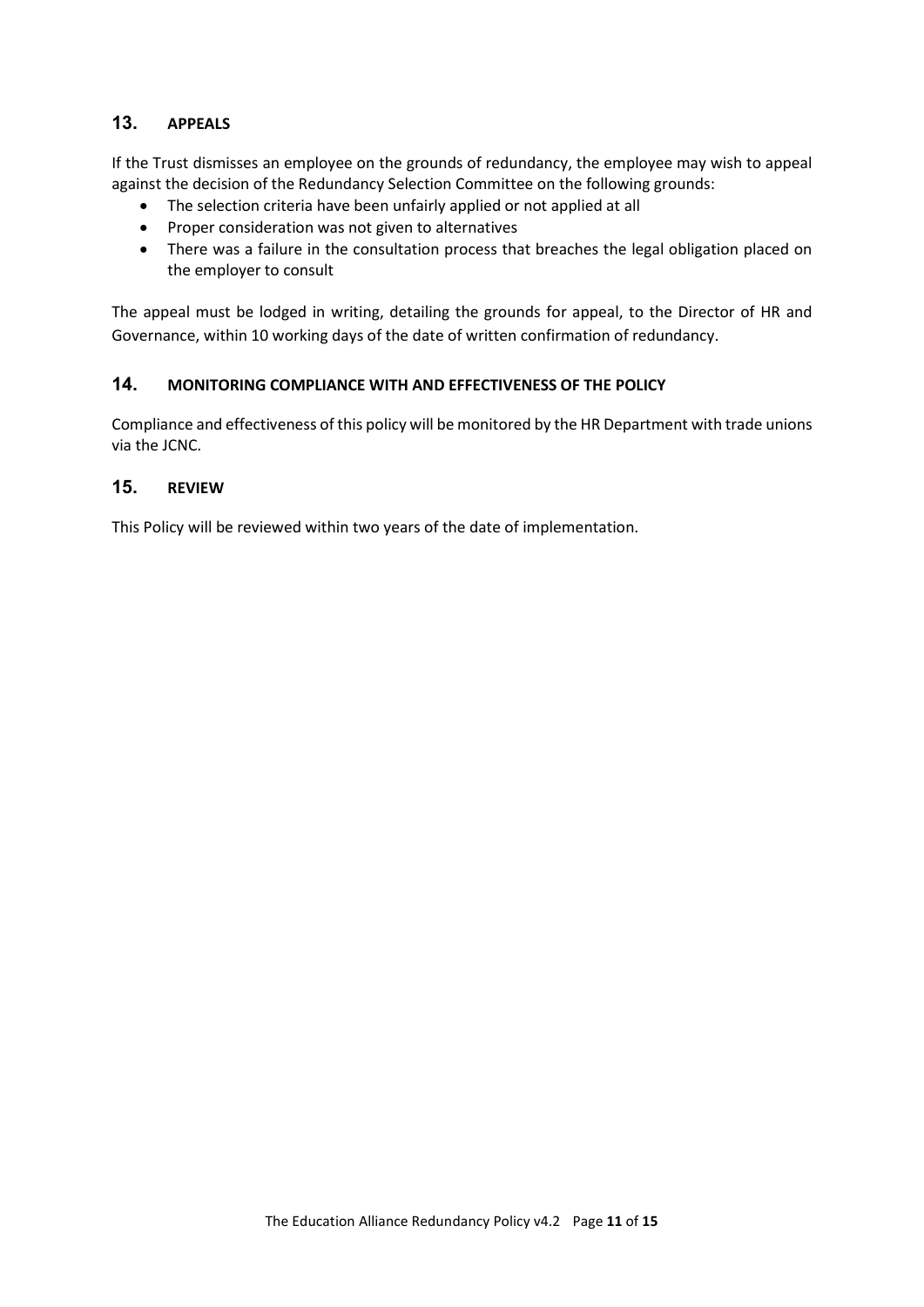# Appendix 1

# Redundancy Timeframe

# Summary of Key Stages

| <b>Stage</b>   | <b>Action</b>                                      | <b>Lead</b> | <b>Deadline</b> |
|----------------|----------------------------------------------------|-------------|-----------------|
| 1              | Brief Trust Board and the LGB on the outline       |             |                 |
|                | proposal for an organisational change.             |             |                 |
| $\overline{2}$ | Commence consultation (collective and              |             |                 |
|                | individual) with trade unions via the JCC on the   |             |                 |
|                | proposal for change, detailing the reasons, the    |             |                 |
|                | potential workforce impact, the timeframe and      |             |                 |
|                | the consultation process. See Appendix 2 for       |             |                 |
|                | trade union consultation.                          |             |                 |
| 3              | Commence consultation with staff, which may be     |             |                 |
|                | collective and individual, detailing the proposal, |             |                 |
|                | the reasons for the proposal, the potential        |             |                 |
|                | workforce impact, the timeframe and the            |             |                 |
|                | consultation process.                              |             |                 |
| $\overline{4}$ | Close consultation feedback period and review      |             |                 |
|                | feedback, ensuring queries/concerns are            |             |                 |
|                | addressed on an individual basis. Review           |             |                 |
|                | proposal and amend as necessary and                |             |                 |
|                | appropriate.                                       |             |                 |
| 5              | Provide the Board and the LGB with updates         |             |                 |
|                | regarding feedback/queries and concerns and        |             |                 |
|                | provide the LGB with a final version of the        |             |                 |
|                | proposal with recommendations.                     |             |                 |
| 6              | Brief trade unions via the JCC on the final        |             |                 |
|                | proposal and next steps and arrange to meet with   |             |                 |
|                | them to discuss information pack, process,         |             |                 |
|                | selection criteria and timeline. Discuss ways of   |             |                 |
|                | minimising redundancies.                           |             |                 |
| 7              | Meet with directly affected staff and their trade  |             |                 |
|                | union representatives to share the information     |             |                 |
|                | pack. Consider potential for voluntary             |             |                 |
|                | redundancies/voluntary redeployment.               |             |                 |
| 8              | If redeployment is an option, consider with        |             |                 |
|                | employees and their trade unions as per the        |             |                 |
|                | Redeployment Procedure, explore those options      |             |                 |
|                | with them and confirm any trial periods, training  |             |                 |
|                | and development and confirmation of new roles.     |             |                 |
| 9              | If voluntary redundancy is an option, seek         |             |                 |
|                | volunteers and consider the feasibility of         |             |                 |
|                | requests. If the CEO supports volunteer requests,  |             |                 |
|                | a redundancy selection committee will be           |             |                 |
|                | arranged.                                          |             |                 |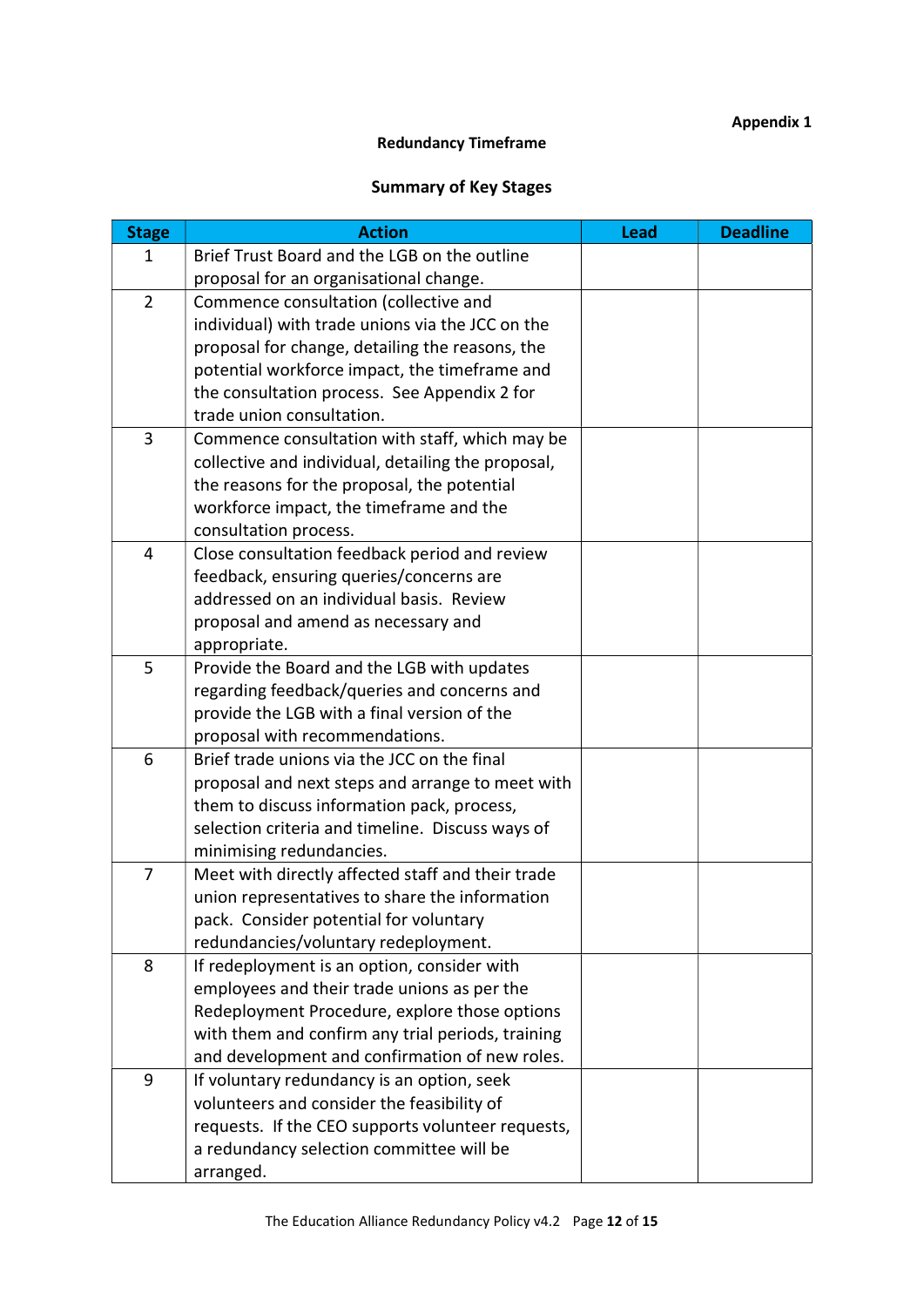| If the voluntary redundancies are agreed by the   |                                            |  |
|---------------------------------------------------|--------------------------------------------|--|
|                                                   |                                            |  |
| employees and their trade unions, providing       |                                            |  |
| appropriate documentation, support and            |                                            |  |
| confirmation, detailing next steps.               |                                            |  |
| If suitable alternative employment is not agreed  |                                            |  |
| and there are no agreed volunteers for            |                                            |  |
| redundancy, review selection criteria with trade  |                                            |  |
| unions and share with affected staff (which may   |                                            |  |
| be pools of staff depending on the                |                                            |  |
| circumstances).                                   |                                            |  |
| Arrange a redundancy selection committee to       |                                            |  |
| consider nominations for redundancy, as per the   |                                            |  |
| Scheme of Delegation.                             |                                            |  |
| Notify employees of redundancy selection          |                                            |  |
| committee outcomes and next steps, including      |                                            |  |
| appeals. If an appeal is received, arrange appeal |                                            |  |
| meeting.                                          |                                            |  |
|                                                   | redundancy selection committee, notify the |  |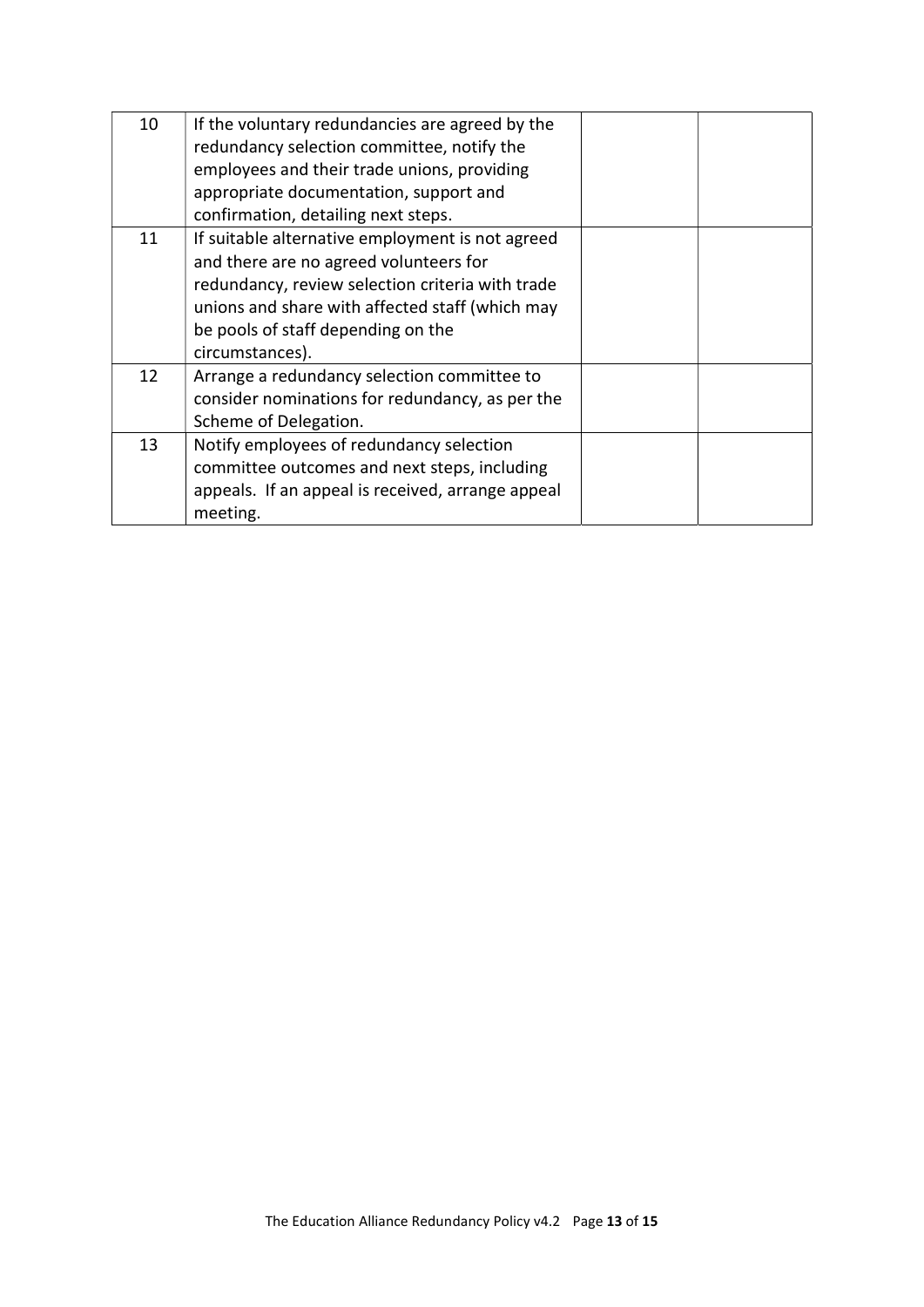#### Trade Union Information

In notifying the trade unions via the JCC of an organisational change that may result in redundancy, the following information must be shared as a minimum:

| Rationale for organisational change                                                                                                                                                                                                                                                                                 |
|---------------------------------------------------------------------------------------------------------------------------------------------------------------------------------------------------------------------------------------------------------------------------------------------------------------------|
| Ensure this includes the following information:                                                                                                                                                                                                                                                                     |
| Key drivers for the change<br>The intended outcome in relation to trust/school performance and development<br>plans<br>(school<br>finances/financial<br>forecasts/workforce<br>Associated<br>costs<br>cost<br>comparisons/redundancy estimates)<br>Associated risks (e.g. service/performance/reputation/workforce) |
| Number and descriptions of employees affected                                                                                                                                                                                                                                                                       |
| Include teams, job titles, hours, grades                                                                                                                                                                                                                                                                            |
| The total number of employees of that description employed at the school and the trust                                                                                                                                                                                                                              |
|                                                                                                                                                                                                                                                                                                                     |
| Proposals to minimise potential redundancies                                                                                                                                                                                                                                                                        |
| Examples:                                                                                                                                                                                                                                                                                                           |
| Natural wastage                                                                                                                                                                                                                                                                                                     |
| Redeployment                                                                                                                                                                                                                                                                                                        |
| Reduction in overtime/casual usage/temporary staff                                                                                                                                                                                                                                                                  |
| Recruitment review/reduction                                                                                                                                                                                                                                                                                        |
| Voluntary changes to working patterns (e.g. reduction in hours)                                                                                                                                                                                                                                                     |